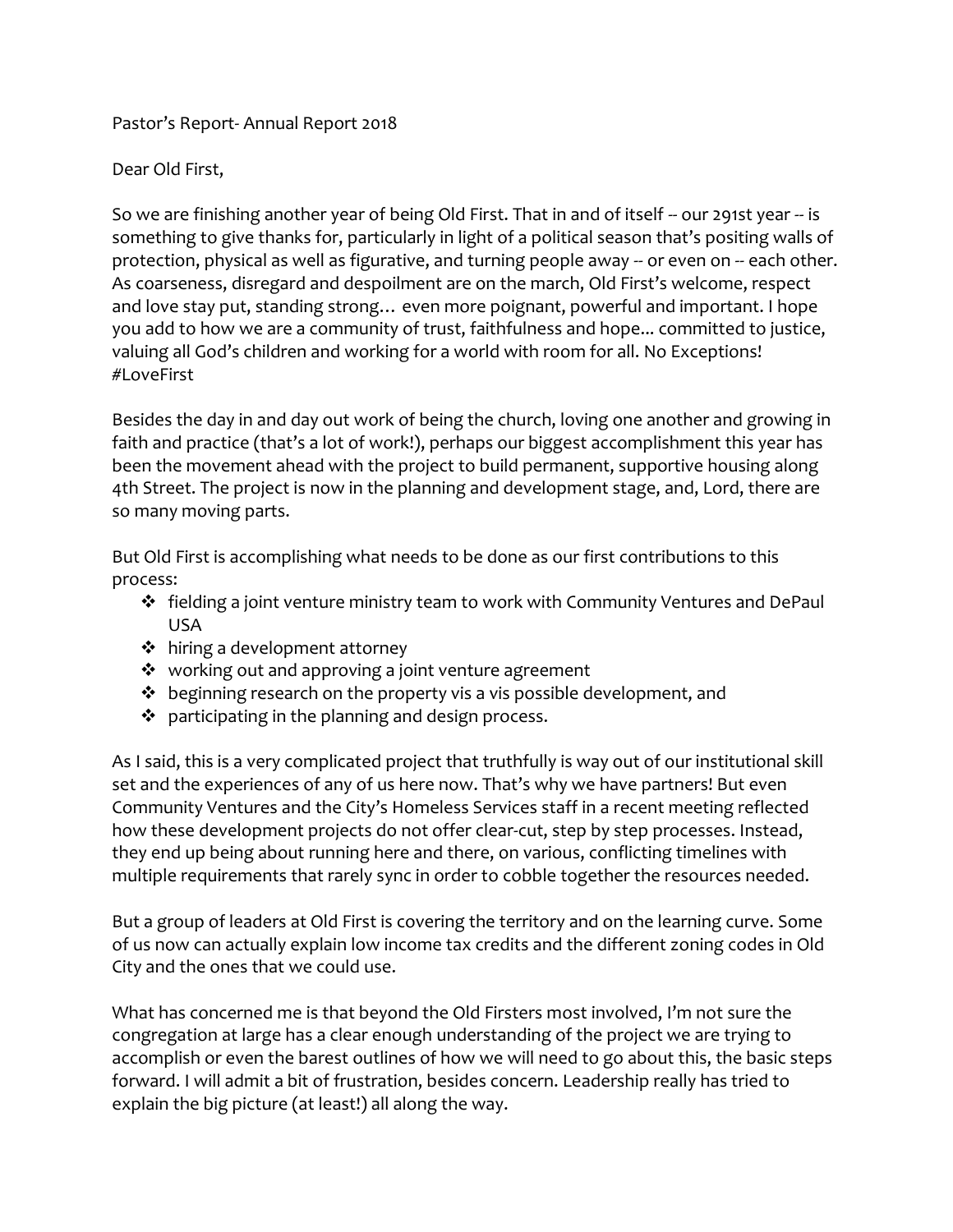But even at the last congregational meeting (to approve the Joint Venture Agreement) on Dec. 16, when Larry very carefully went over the whole project and all that we had already done, it worried me that people were asking "square one" questions. I'm glad they asked! I just wished they had come to their questions or gotten the answers earlier.

I am hopeful -- the conversation we are initiating at this Annual Meeting, about the future of the shelter in light of the creation of permanent, supportive housing, might be an occasion to broaden and deepen people's understanding and involvement.

I used the January Midday Meeting as a guinea pig to test our plans for initiating this important conversation. And people asked really pointed and on-point questions about many aspects of the project. There was a time when one person in the conversation surprised me, that she didn't know anything about our service camps! See there's another example of how our ability to share information with our community is not as effective as we sometimes think! But I did get the feeling from that conversation around the Midday Meeting table that people had rolled up their sleeves and gotten more invested in this project. I hope the same happens when we undertake the conversation with the whole congregation next Sunday.

Of course, I don't really have experience against which to compare how we are doing with broad congregational engagement around the project. Is relative obliviousness or lack of concern just a reality for a congregation undertaking a huge project beyond the immediate scope of its experience? Perhaps it's a sign of trust in leadership? Or maybe it's just a fact, like the small number of leaders who end up handling most of the detailed affairs of the church? If the majority trusts things are moving ahead smoothly, maybe that's all you can hope for? Or maybe we need to redouble our efforts broadly to school more people in the details? (The Joint Venture Ministry Team is working on creating a timeline, a graphic representation of how far we have come and what lies ahead. Maybe that will help?) I'm just not sure. But I would feel better if it seemed that more people were more versed and vested in the whys and hows of this joint venture.

One of my interests in this question about how people have or have not acquired information and understanding is much broader. If you think about it, a congregation is meant to be a learning community. We are supposed to be about learning, and then passing on the Gospel in real practical ways that we can live out in our own lives and pass on to others. I wonder, are we better at sharing the Gospel message and engendering understanding of the faith than we have been with this development project? If I sound worried, maybe I am overthinking this a bit!

The other big development this year was, that after all the trouble occasioned by Stormy the Cow's double escape last year, the Elders decided that we were going to take a year-off from the live animal Crèche. That occasioned some agita, but the replacement Refugee Nativity filled the bill a bit. And, Mary and Joseph still led people through the neighborhood